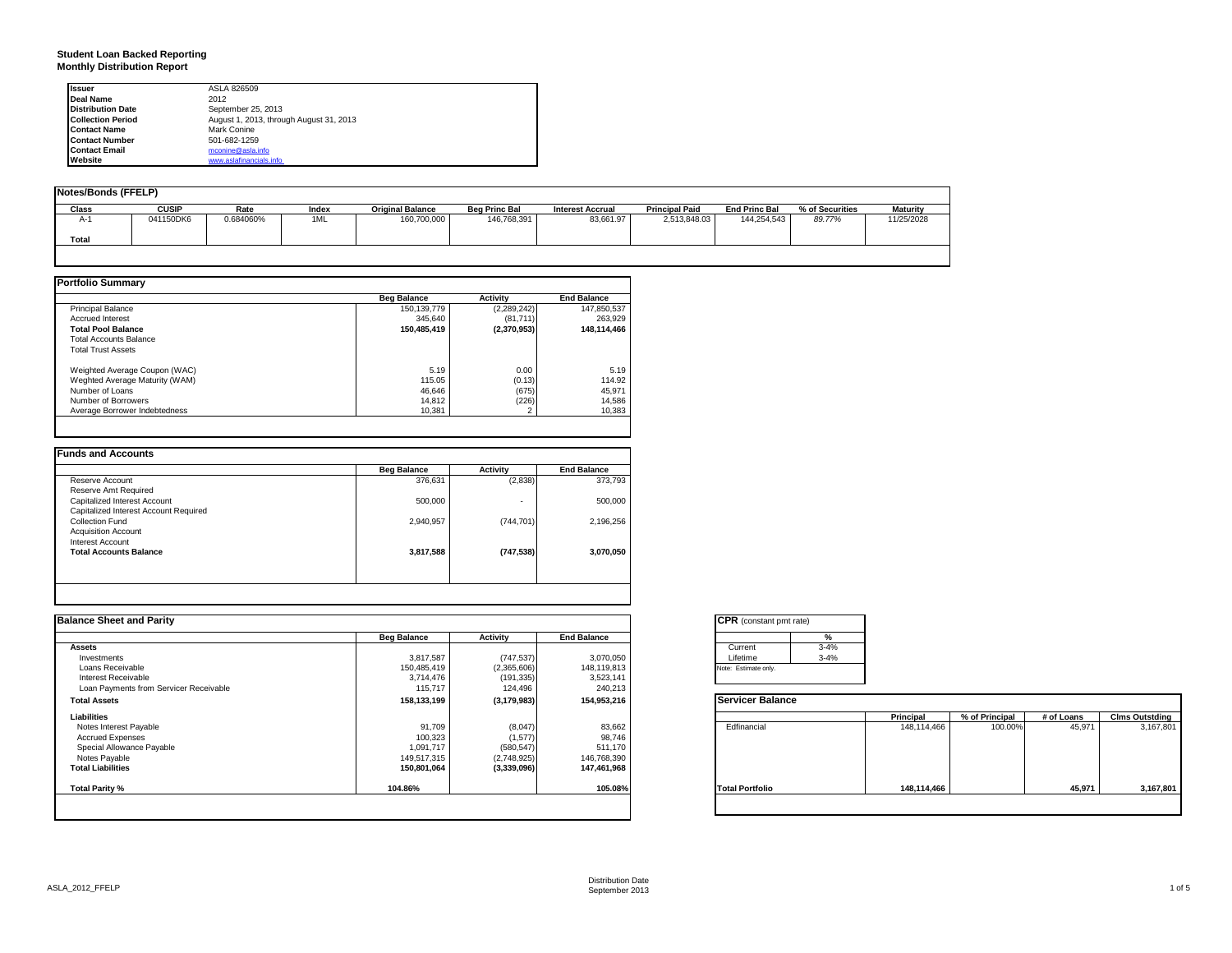## **Student Loan Backed Reporting Monthly Distribution Report**

|                           | # of Loans |        | Principal   |             | % of Principal |        | <b>WAC</b> |        | <b>WARM</b> |        |
|---------------------------|------------|--------|-------------|-------------|----------------|--------|------------|--------|-------------|--------|
|                           | Beginning  | Ending | Beginning   | Ending      | Beginning      | Ending | Beginning  | Ending | Beginning   | Ending |
| In School                 | 1,613      | 1,576  | 5,219,353   | 5,079,463   | 3.47%          | 3.43%  | 5.73       | 5.73   | 119.65      | 119.65 |
| Grace                     | 635        | 622    | 1,802,961   | 1,779,983   | 1.20%          | 1.20%  | 5.92       | 5.94   | 119.13      | 115.72 |
| Repayment                 |            |        |             |             |                |        |            |        |             |        |
| Current                   | 22,906     | 22,265 | 68,847,989  | 66,130,943  | 45.76%         | 44.65% | 5.33       | 5.32   | 116.13      | 116.34 |
| 31-60 Days Delinquent     | 1,691      | 1,819  | 5,647,560   | 6,062,285   | 3.75%          | 4.09%  | 5.19       | 5.36   | 113.49      | 121.03 |
| 61-90 Days Delinquent     | 1,188      | 1,089  | 3,862,738   | 3,786,944   | 2.57%          | 2.56%  | 5.21       | 5.13   | 112.80      | 115.67 |
| 91-120 Days Delingent     | 779        | 862    | 2,724,530   | 2,783,639   | 1.81%          | 1.88%  | 5.26       | 5.22   | 111.21      | 111.65 |
| 121-180 Days Delinquent   | 1,122      | 1,099  | 3,858,277   | 3,740,483   | 2.56%          | 2.53%  | 5.26       | 5.30   | 119.72      | 110.61 |
| 181-270 Days Delinquent   | 1.029      | 1,046  | 3,482,555   | 3,628,096   | 2.31%          | 2.45%  | 5.36       | 5.37   | 114.20      | 118.85 |
| 271+ Days Delinquent      | 532        | 543    | 1,888,707   | 1,812,531   | 1.26%          | 1.22%  | 5.01       | 5.02   | 108.80      | 114.07 |
| <b>Total Repayment</b>    | 29,247     | 28,723 | 90,312,357  | 87.944.920  | 60.03%         | 59.38% | 5.31       | 5.31   | 115.60      | 116.30 |
| Forbearance               | 5,473      | 5,286  | 21,229,999  | 20,969,629  | 14.11%         | 14.16% | 5.31       | 5.33   | 125.26      | 122.26 |
| Deferment                 | 8,691      | 8,843  | 28,725,137  | 29,325,334  | 19.09%         | 19.80% | 5.18       | 5.19   | 117.65      | 117.88 |
| <b>Claims in Progress</b> | 881        | 821    | 2,847,434   | 2,590,061   | 1.89%          | 1.75%  | 5.06       | 5.01   | 119.56      | 112.64 |
| <b>Claims Denied</b>      | 106        | 100    | 312,192     | 425,077     | 0.21%          | 0.29%  | 5.20       | 5.19   | 105.68      | 118.30 |
| <b>Total Portfolio</b>    | 46,646     | 45,971 | 150,449,432 | 148,114,466 |                |        | 5.30       | 5.30   | 117.59      | 117.50 |

|                                     | # of Loans |        | <b>Principal</b> |            | % of Principal   |         | <b>WAC</b> |        | <b>WARM</b>      |        |
|-------------------------------------|------------|--------|------------------|------------|------------------|---------|------------|--------|------------------|--------|
|                                     | Beainnina  | Endina | Beainnina        | Endina     | <b>Beginning</b> | Endina  | Beginning  | Endina | <b>Beginning</b> | Endina |
| Current                             | 22,906     | 22,265 | 68,847,989       | 66,130,943 | 76.23%           | 75.20%  | 5.33       | 5.32   | 116.13           | 116.34 |
| 31-60 Days Delinquent               | 1,691      | 1,819  | 5,647,560        | 6,062,285  | 6.25%            | 6.89%   | 5.19       | 5.36   | 113.49           | 121.03 |
| 61-90 Days Delinquent               | 1,188      | 1,089  | 3,862,738        | 3,786,944  | 4.28%            | 4.31%   | 5.21       | 5.13   | 112.80           | 115.67 |
| 91-120 Days Delingent               | 779        | 862    | 2,724,530        | 2,783,639  | 3.02%            | 3.17%   | 5.26       | 5.22   | 111.21           | 111.65 |
| 121-180 Days Delinquent             | 1,122      | 1,099  | 3,858,277        | 3,740,483  | 4.27%            | 4.25%   | 5.26       | 5.30   | 119.72           | 110.61 |
| 181-270 Days Delinquent             | 1,029      | 1,046  | 3,482,555        | 3,628,096  | 3.86%            | 4.13%   | 5.36       | 5.37   | 114.20           | 118.85 |
| 271+ Days Delinquent                | 532        | 543    | 1,888,707        | 1,812,531  | 2.09%            | 2.06%   | 5.01       | 5.02   | 108.80           | 114.07 |
| <b>Total Portfolio in Repayment</b> | 29,247     | 28,723 | 90,312,357       | 87,944,920 | 100.00%          | 100.00% | 5.31       | 5.31   | 115.60           | 116.30 |

| <b>Portfolio by Loan Type</b>    |            |        |                  |             |                  |                |                  |        |                  |             |
|----------------------------------|------------|--------|------------------|-------------|------------------|----------------|------------------|--------|------------------|-------------|
|                                  | # of Loans |        | <b>Principal</b> |             |                  | % of Principal | <b>WAC</b>       |        |                  | <b>WARM</b> |
|                                  | Beginning  | Endina | Beginning        | Endina      | <b>Beainning</b> | Endina         | <b>Beainning</b> | Endina | <b>Beginning</b> | Ending      |
| Subsidized Consolidation Loans   |            |        |                  |             |                  |                |                  |        |                  |             |
| Unsubsidized Consolidation Loans |            |        |                  |             |                  |                |                  |        |                  |             |
| Subsidized Stafford Loans        | 25,925     | 25.569 | 70,723,881       | 69.660.117  | 47.01%           | 47.03%         | 5.16             | 5.16   | 115.44           | 115.33      |
| Unsubsidized Stafford Loans      | 19,030     | 18,747 | 73,373,310       | 72,260,213  | 48.77%           | 48.79%         | 5.22             | 5.23   | 122.14           | 122.04      |
| PLUS/GradPLUS Loans              | 1,691      | 1,655  | 6,352,240        | 6,194,136   | 4.22%            | 4.18%          | 7.79             | 7.80   | 89.02            | 89.05       |
| SLS Loans                        |            |        |                  |             |                  |                |                  |        |                  |             |
| <b>Total Portfolio</b>           | 46,646     | 45,971 | 150.449.432      | 148,114,466 | 100.00%          | 100.00%        | 5.30             | 5.30   | 117.59           | 117.50      |

|           |        |                  |             |                  |         |                                     |        | <b>WARM</b>      |        |
|-----------|--------|------------------|-------------|------------------|---------|-------------------------------------|--------|------------------|--------|
| Beainnina | Endina | <b>Beainning</b> | Endina      | <b>Beainning</b> | Endina  | Beainnina                           | Endina | <b>Beainning</b> | Endina |
| 35,863    | 35,335 | 121,605,968      | 119,687,754 | 80.83%           | 80.81%  | 5.30                                | 5.30   | 118.74           | 118.71 |
| 9,823     | 9,690  | 26,582,456       | 26,200,173  |                  | 17.69%  | 5.30                                | 5.31   | 112.78           | 112.50 |
| 958       | 944    | 2,257,775        | 2,223,348   | 1.50%            | 1.50%   | 5.34                                | 5.36   | 112.07           | 111.80 |
|           |        |                  |             |                  |         |                                     |        |                  |        |
|           |        | 3.234            | 3,191       | 0.0021%          | 0.0022% | 6.80                                | 6.8C   | 83.74            | 84.08  |
| 46.646    | 45.971 | 150.449.432      | 148.114.466 |                  | 100.00% | 5.30                                | 5.30   | 117.59           | 117.50 |
|           |        | # of Loans       |             | <b>Principal</b> |         | % of Principal<br>17.67%<br>100.00% |        | <b>WAC</b>       |        |

|                        | # of Loans       |        | <b>Principal</b> |             | % of Principal |         |
|------------------------|------------------|--------|------------------|-------------|----------------|---------|
|                        | <b>Beainning</b> | Endina | <b>Beginning</b> | Endina      | Beginning      | Endina  |
| Fixed Loans            | 26,970           | 26,584 | 97,496,493       | 96,092,520  | 64.80%         | 64.88%  |
| Variable Loans         | 19,676           | 19,387 | 52,952,938       | 52,021,946  | 35.20%         | 35.12%  |
| T-Bill Loans           | 19.676           | 19.387 | 52,952,938       | 52,021,946  | 35.20%         | 35.12%  |
| CMT Loans              |                  |        |                  |             |                |         |
| <b>Total Portfolio</b> | 46,646           | 45,971 | 150,449,432      | 148,114,466 | 100.00%        | 100.00% |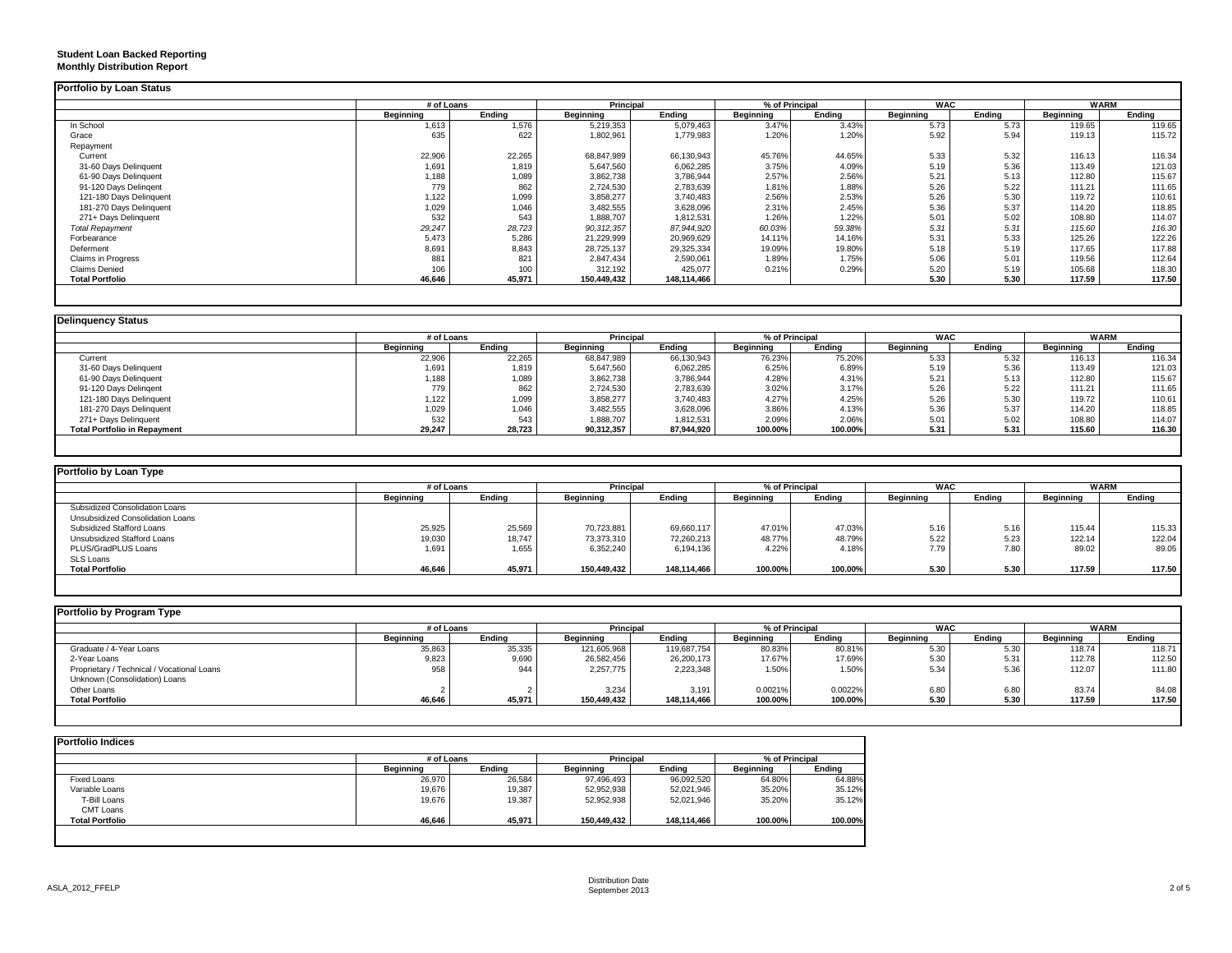**Distribution Date** September 25, 2013 **Collection Period** August 1, 2013, through August 31, 2013

### **Collection Activity**

| <b>Collection Account</b>                                                                    | as of 8/31/2013 |
|----------------------------------------------------------------------------------------------|-----------------|
| Beginning Balance - August 1, 2013                                                           | 2,940,957       |
| <b>Collection Amount Received</b>                                                            | 2,731,426       |
| Reserve Account                                                                              |                 |
| <b>Excess of Required Reserve Account</b>                                                    |                 |
| Transfer from Reserve Fund (to meet DSR requirement)                                         | 2,838           |
| Interest on Investment Earnings                                                              | 125             |
| <b>Acquisition Account</b>                                                                   |                 |
| Payments from Guarantor                                                                      |                 |
| Transfer to 2010 Collection Fund for correction of error                                     |                 |
| Prepayments                                                                                  |                 |
| Special Allowance Payable to Department of Education                                         |                 |
| <b>Consolidation Rebate Fees</b>                                                             |                 |
| Transfer from Captialized Interest Fund                                                      | 500,000         |
| Principal payments, interest payments, administration fees, servicing fees, and trustee fees | (2,942,238)     |
| Transfer to Department Rebate Fund                                                           | (536, 851)      |
| <b>Total Available Funds</b>                                                                 | 2,696,256       |

| <b>Fees Due for Current Period</b> | as of 8/31/2013 |
|------------------------------------|-----------------|
| Indenture Trustee Fees             |                 |
| <b>Servicing Fees</b>              | 86,403          |
| <b>Administration Fees</b>         | 12,343          |
| Late Fees                          |                 |
| <b>Other Fees</b>                  |                 |
| <b>Total Fees</b>                  | 98,746          |
|                                    |                 |

| <b>Cumulative Default Rate</b>                                                                      | as of 8/31/2013 |
|-----------------------------------------------------------------------------------------------------|-----------------|
| Current Period Defaults (\$)                                                                        | 953,564.41      |
| Cumulative Defaults (\$)                                                                            | 8,109,874.00    |
| Cumulative Default (% of original pool balance)                                                     | 5.05%           |
| Cumulative Default (% of cumulative entered repayment balance) <sup>a</sup>                         | 5.74%           |
| Current Period Payments (Recoveries) from Guarantor (\$)                                            | 879,155.40      |
| Current Period Borrower Recoveries (\$)                                                             | n/a             |
| Cumulative Recoveries (\$) <sup>b</sup>                                                             | \$5,562,704.06  |
| <b>Cumulative Recovery Rate (%)</b>                                                                 | 68.59%          |
| <b>Cumulative Net Loss Rate (%)</b>                                                                 | 1.59%           |
| Servicer Reject Rate (FFELP) (%)                                                                    |                 |
| Cumulative Servicer Reject Rate (FFELP) (%)                                                         |                 |
| Repayment balance includes all repayment loans with the exception of balances in claim status<br>a) |                 |
| Cumulative Recoveries includes 97% of claims in progress balances<br>b)                             |                 |
|                                                                                                     |                 |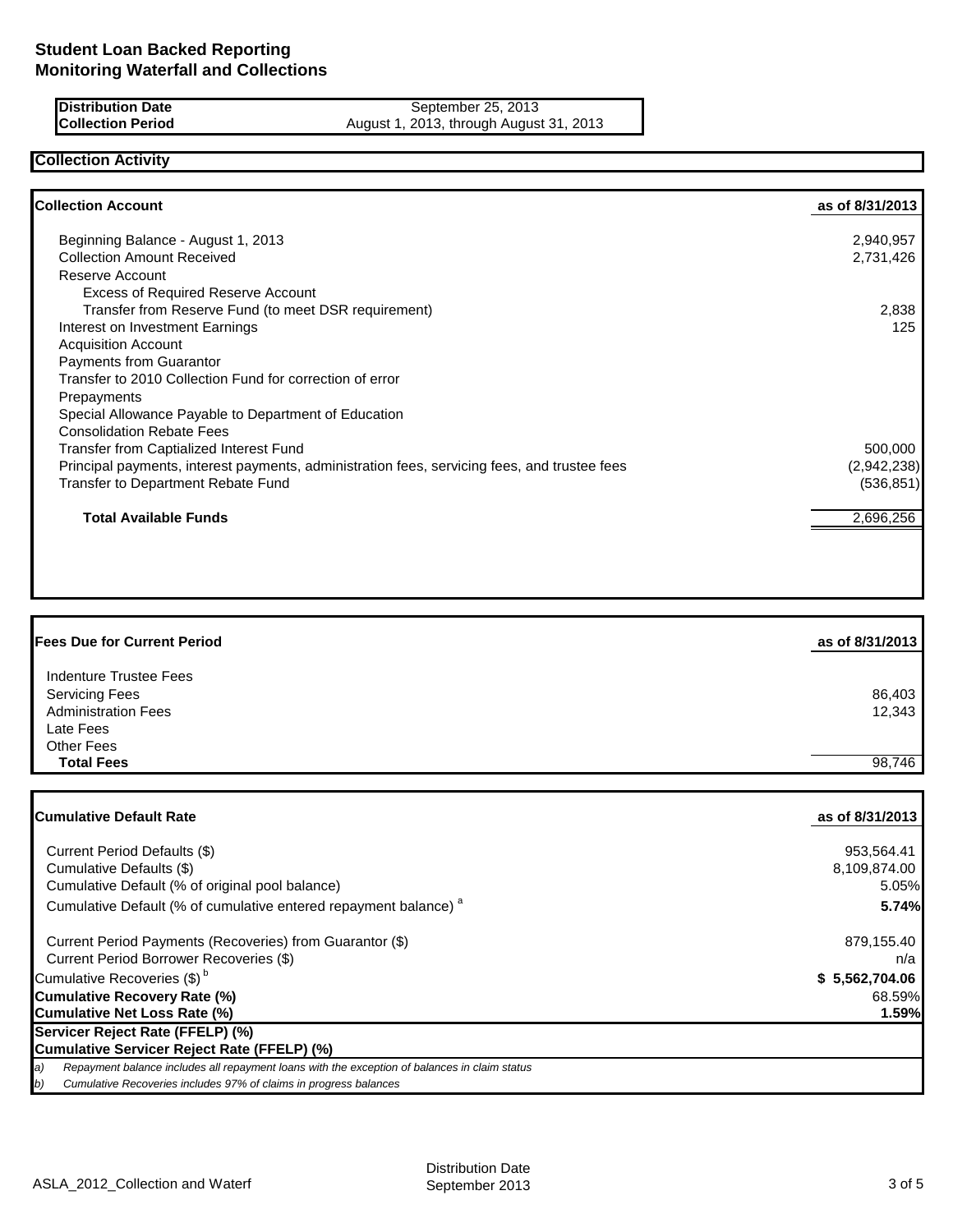### **Waterfall Activity**

| <b>Waterfall for Distribution</b>                                                         | <b>Amount Due</b> | <b>Amount Remaining</b> |
|-------------------------------------------------------------------------------------------|-------------------|-------------------------|
| <b>Total Available Funds</b>                                                              |                   | 2,696,256               |
| <b>First:</b> Payments required under any Joint Sharing Agreement                         |                   |                         |
| <b>Second: Trustee Fees</b>                                                               |                   |                         |
| <b>Third: Servicing Fees and Backup Servicing Fees</b>                                    | 86,403            | 2,609,853               |
| <b>Fourth: Administration Fees</b>                                                        | 12,343            | 2,597,510               |
| <b>Fifth: Noteholder Interest</b>                                                         | 83,662            | 2,513,848               |
| Sixth: Reinstate the balance of the Reserve Fund up to the Specified Reserve Fund Balance |                   |                         |
| Seventh: Noteholder Principal, until paid in full                                         | 2,513,848         | 0                       |
|                                                                                           |                   |                         |

| <b>Principal and Interest Distributions</b> | Class A-1      |
|---------------------------------------------|----------------|
| Quarterly Interest Due                      | 83,661.97      |
| Quarterly Interest Paid                     | 83,661.97      |
| <b>Interest Shortfall</b>                   | $\Omega$       |
| Interest Carryover Due                      | $\overline{0}$ |
| Interest Carryover Paid                     | 01             |
| <b>Interest Carryover</b>                   | $\overline{0}$ |
| Quarterly Principal Distribution Amount     | 2,513,848.03   |
| Quarterly Principal Paid                    | 2,513,848.03   |
| Shortfall                                   | O.             |
| <b>Total Distribution Amount</b>            | 2,597,510      |
|                                             |                |